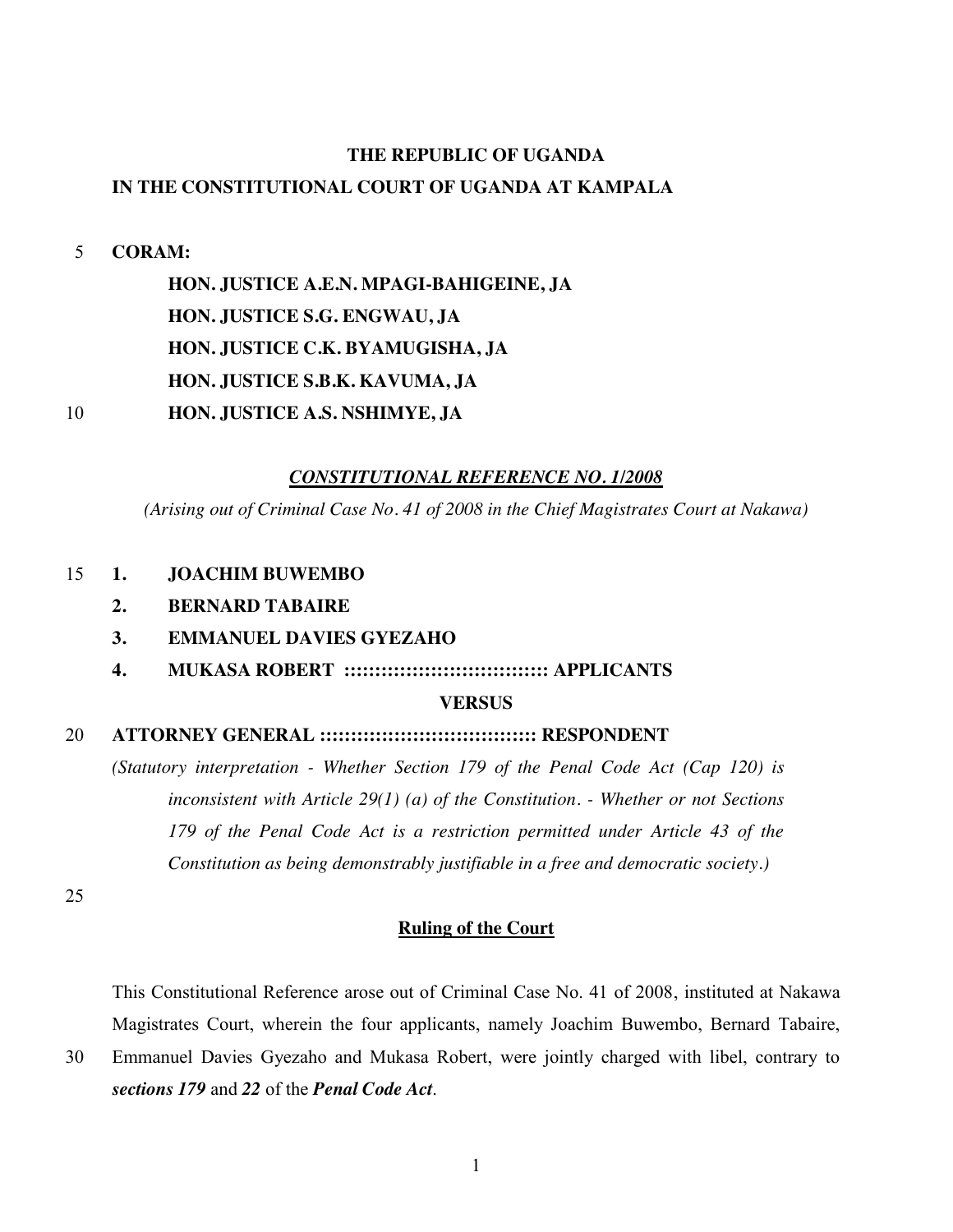The facts giving rise to this charge are that the said applicants who are journalists with the Monitor Newspaper, published articles in their Sunday issues of  $19<sup>th</sup>$  and  $26<sup>th</sup>$  August 2007 captioned *"IGG IN SALARY SCANDAL" and "GOD'S WARRIOR FAITH MWONDHA* 

- 5 *STUMBLES"* respectively. Following a complaint to the police by the Hon. Lady Justice Faith Mwondha, the IGG, the applicants were investigated and later charged, at the Chief Magistrate's Court at Nakawa, with the offence of unlawful publication of defamatory matter under *sections 179* and *22* of the *Penal Code Act (Cap 120)*.
- 10 When they appeared for trial their counsel, James Nangwala, invoking *Article 137(5)* of the Constitution, pointed out that there was a point of law for interpretation by the Constitutional Court, namely that *Section 179* of the *Penal Code Act* under which the applicants were charged was inconsistent with *Article 29(1)(a)* of the Constitution of the Republic of Uganda.
- 15 The learned trial Magistrate thus framed the following question which he referred to this court for determination:
	- *" Whether section 179 of the Penal Code Act is not inconsistent with Article 29(1)(a) of the Constitution of the Republic of Uganda."*
- 20

Hence this Reference No. 1 of 2008.

By consent of all counsel, this Court directed that the reference be decided on the following two agreed issues:-

- *(1) Whether Section 179 of the Penal Code Act (Cap 120) is inconsistent with Article 29(1)(a) of the Constitution.*
- *(2) Whether or not Sections 179 of the Penal Code Act is a restriction permitted*  30 *under Article 43 of the Constitution as being demonstrably justifiable in a free and democratic society.*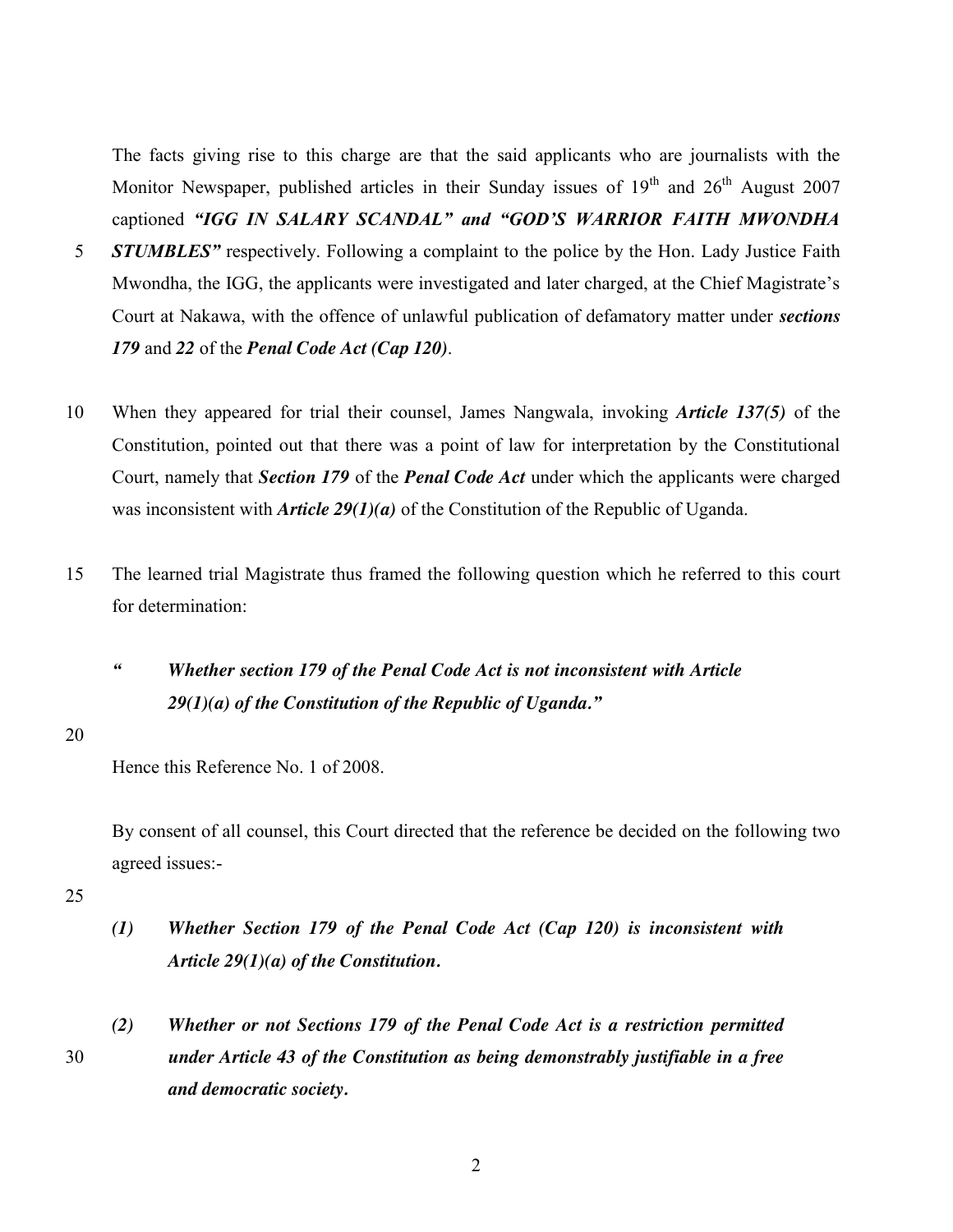This court further directed that the matter be determined partially on affidavit evidence with a brief written summary of legal arguments and short oral submissions.

5

The case for the applicants, as stated by their counsel Mr. Nangwala James, was that *S. 179* of the *Penal Code Act* makes libel a criminal offence punishable by imprisonment thereby restricting the right to freedom of speech which is provided for under *Articles 29(1)(a)* of the Constitution. He asserted that although freedom of speech is not defined under the said article,

10 the Supreme Court in *Constitutional Appeal No. 2 of 2002, Charles Onyango Obbo & Another Vs. Attorney General* outlined the extent of the freedom of speech. He cited the lead judgement per Mulenga, J.S.C at pages 9 and 10 where the learned Justice stated that the right to freedom of expression extends to holding, receiving and imparting all forms of opinions, ideas and information. It is not confined to categories such as correct opinions, sound ideas or truthful 15 information.

Learned counsel, therefore, submitted that if a law criminalized writing, printing and imparting ideas such as *section 179* of the *Penal Code Act* does, that law is prima facie inconsistent with *Article 29(1)(a)* of the Constitution. This Court should therefore hold issue No. 1 as framed in

20 the affirmative.

On the second issue, whether *section 179* of the *Penal Code Act* is a restriction permitted under *Article 43* of the Constitution as demonstrably necessary in a democratic society, learned counsel pointed out that *Article 43* has *2 clauses* limiting the enjoyment of rights. He submitted that no 25 person shall prejudice the enjoyment of the rights and freedoms provided under the Constitution beyond what is acceptable and demonstrably justifiable in a free and democratic society. He stated that *Article 29(1)(a)* does not have specific derogatory clauses other than the general one. The freedom of expression is not observed when the enjoyment thereof prejudices other fundamental human rights.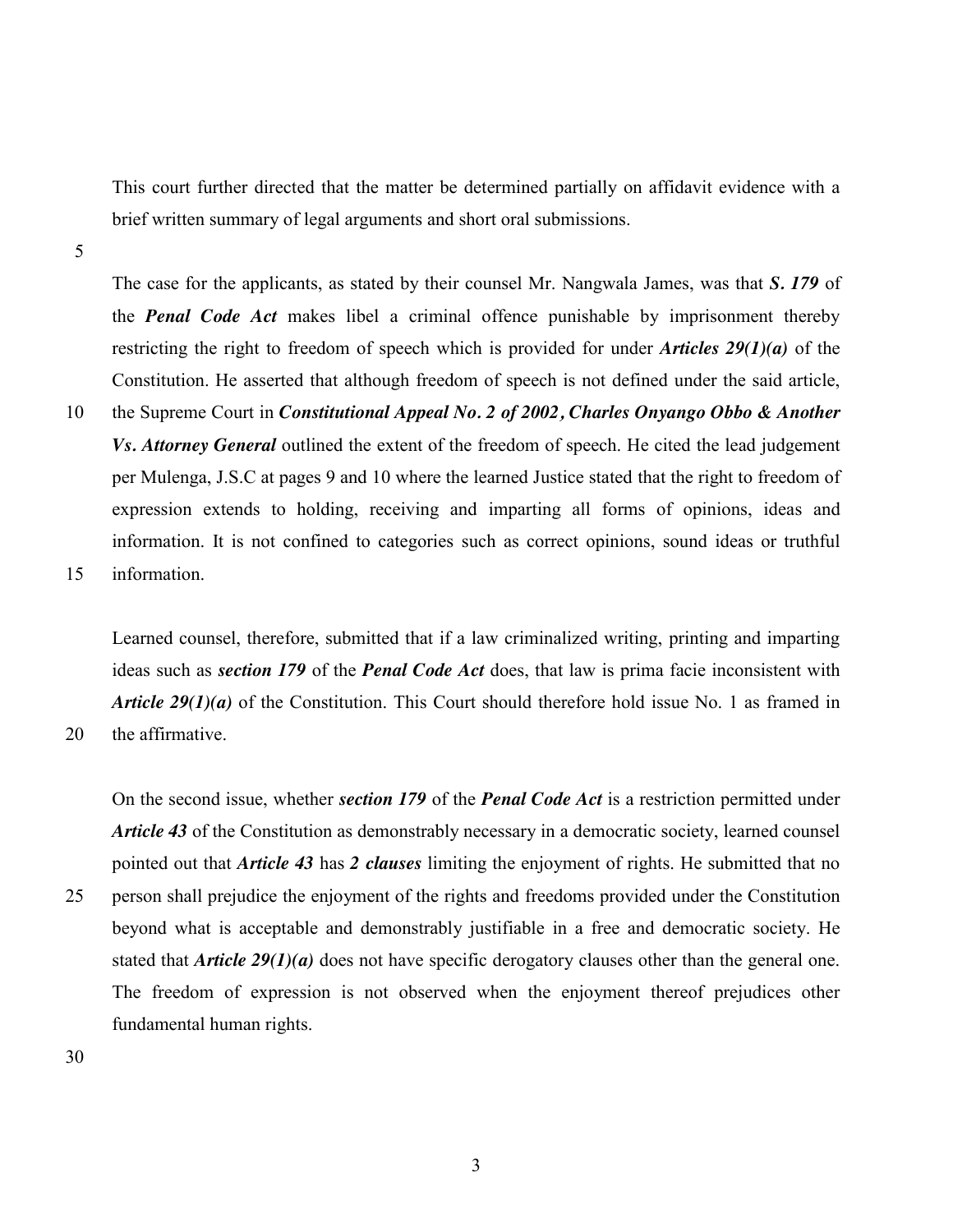He stated that under the 1995 Constitution reputations of persons are not protected specifically or by necessary implication unlike under the 1967 Constitution … and neither is a person's reputation inherent. It is self created and may be destroyed by others. Learned counsel argued that a person's reputation is protected under the civil law of defamation rather than by criminal

- 5 prosecution. He cited the case of *Charles Onyango Obbo & Another Vs. Attorney General (supra)* as the authority for that view. According to him, criminal libel does not protect any known freedom of any individual other than the reputation of the complainant. Therefore, the first leg of limitation is irrelevant and cannot be used to justify criminal libel.
- 10 Turning to the second leg of limitation under *Article 43*, Mr. Nangwala pointed out that this prohibits any enjoyment of human rights and freedoms which prejudice public interest. In his view, although public interest is defined by the Constitution, *Article 43(2)* provides for what public interest does not include. He cited *Charles Onyango Obbo & Another Vs. Attorney General (supra)* per Mulenga JSC where the Hon. Justice stated at pp 16 that *clause (2)* of
- 15 *Article 43* provides a limitation on the enjoyment of the right to freedom of speech and expression and the yardstick of public interest is that the limitation must be acceptable and demonstrably justifiable in a free and democratic society. The public means the community. He went on to say that the tort of defamation affects a person individually and does not involve the community interest in the slightest degree. An action in defamation dies with the person 20 defamed.

Counsel submitted that for *section 179* of the *Penal Code* to be upheld, or as to what qualifies libel to be a crime, the court must be satisfied that the offence is against the public. A crime is defined as an offence against the public whose objective is to punish. Criminal law defines duties

25 owed to society. Criminal libel therefore is derived out of the protection of public interest.

He went on to say that under community interest falls freedom of expression which must be protected over and above that of defamation. He cited the Mulenga, J.S.C judgment (Supra, page 17) where he quoted the case *of Rangarajan vs. Jagjivan Ram and Others; Union of India and* 

30 *Others vs. Jagvan Ram and Others (1990) LRC (Const.) 412* and stated that freedom of expression should not be suppressed except where allowing its exercise endangers community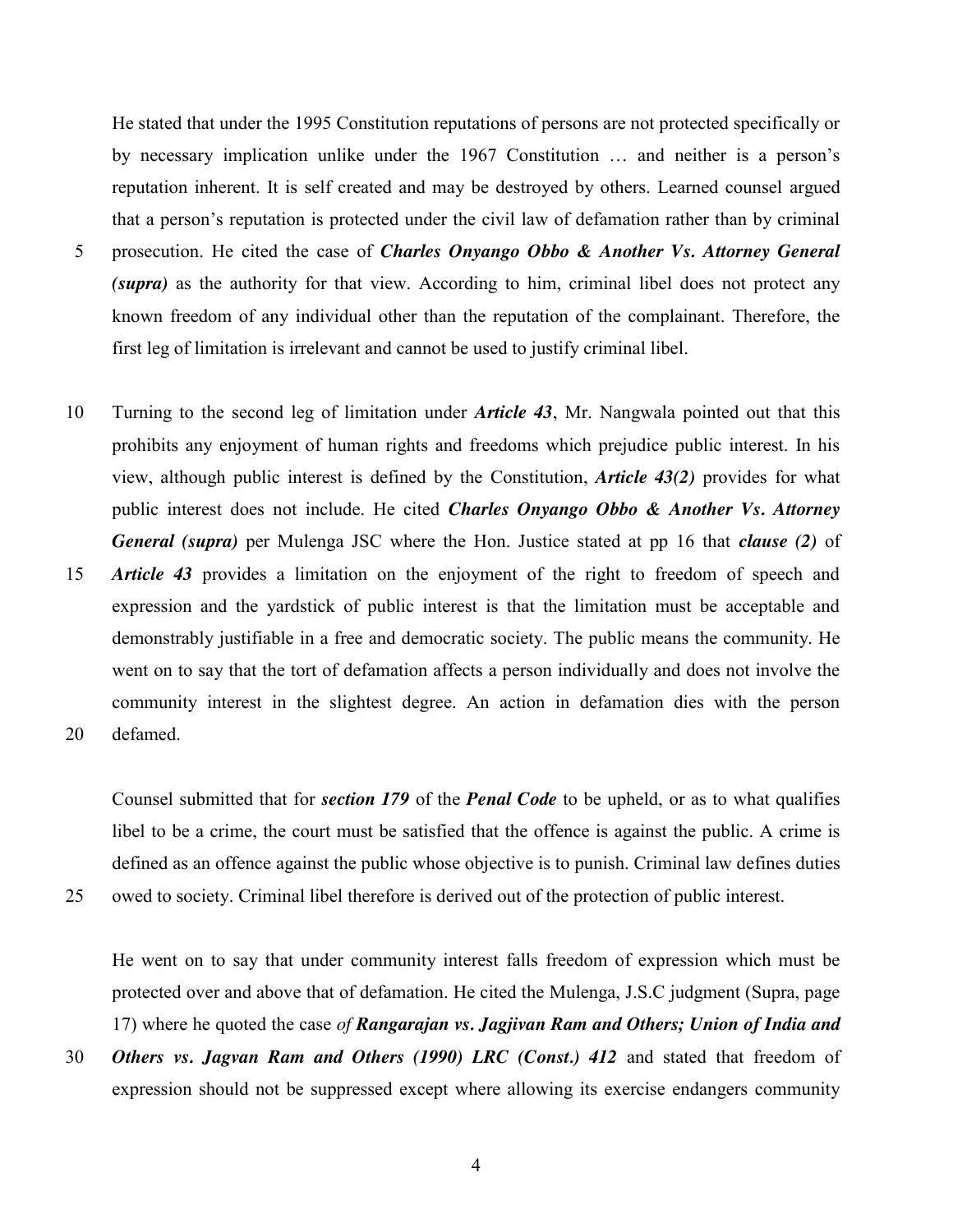interest. In his view, defamation is a tort and it affects a person individually and does not involve community in the slightest degree. Thus, actions in defamation died with the death of the person defamed. He cited *Gatley on Libel and Slander in Civil Litigation, (4th edition, page 11, para 3)* as the authority for the principle.

5

Counsel submitted that for a person to be indicted for libel, the provocation complained of must be a breach of peace, that is, it must amount to a crime. He cited *Halsbury's Laws of England, 3rd Edition, Vol. 10, para. 501* which is to the effect that for something to amount to a crime, it must be an offence which affects the public. He further cited *Rupert Cross on An Introduction* 

- 10 **to Criminal Law**  $(4^{th}$  **Edition Chapter I, pages 1 to 2)** which states that a civil wrong is concerned with the rights and duties of individuals whereas criminal law defines duties which a person owes to the society. In his view, the State should not indict a person for a wrong whose redress is provided for by civil courts.
- 15 Mr. Nangwala submitted that the State should not waste resources by prosecuting libel because in a democratic society those who hold public offices in government and who are responsible for public administration must always be open to criticisms. He relied on the Judgment of Mulenga, J.S.C. in *Charles Onyango Obbo & Another Vs. Attorney General (supra, page 29)* as the authority for that view. He further argued that the Constitution limits the State power to institute 20 both criminal and civil proceedings by a civil servant for criticism of his official functions. In support of this view, counsel cited the judgment of Brennan, J., in the *United States Case of Garrison vs. Louisiana, No. 379 U.S. 64; 85S. Ct. 209; 13 l. Ed. ed 125; ed 125 1964 U.S. LEXIS 150; 1 Media L. Rep. 1548.,* where it was held that penal sanctions cannot be justified merely by the fact that defamation is evil or damaging to a person in ways which entitles him to 25 a civil action because criminal prosecution should be reserved for harmful behaviour. Thus, learned counsel submitted that under the community interest, freedom of expression should be protected over and above that of a defamed person.

He further submitted that the restriction of the right to freedom of expression must be centered 30 on public interest. He cited the case of *Rafael Marques de Morais vs. Angola, Communication No. 1128/2002 U.N. Doc. CC.PP/C88/2002 (2005)* which is to the effect that the scope of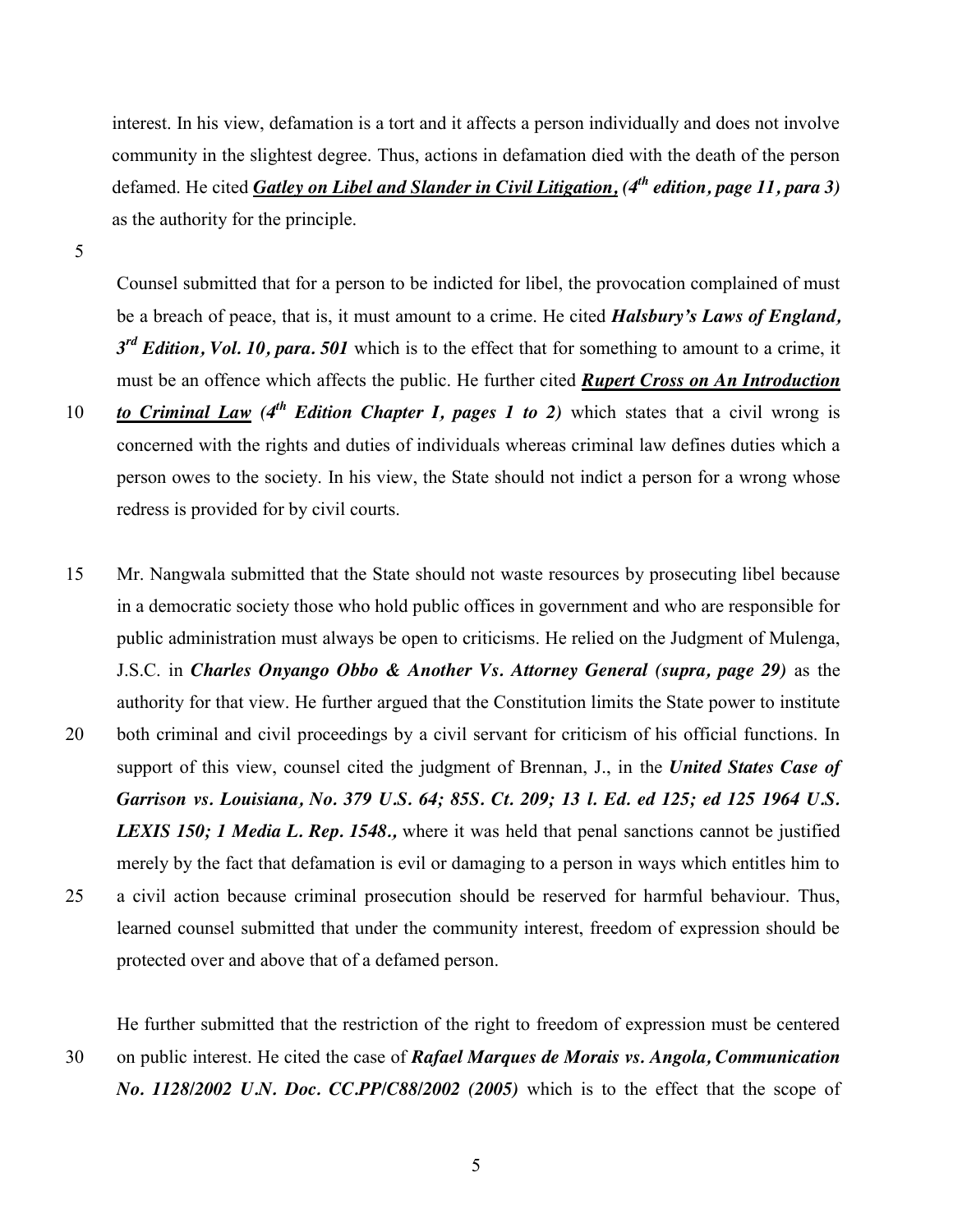restrictions imposed on the freedom of expression must be proportional to the values which the restrictions serve to protect, that is, protection of the public. In counsel's view the wording of *section 179* of the *Penal Code* is not demonstrably justifiable in a democratic society.

5 He stated that an indictment will not lie in respect of injuries of a private nature unless, they in some ways, amount to breach of the peace. He relied on *Russell on Crime: A Treatise on Felonies and Misdemeanor* (9<sup>th</sup> *Edn., Vol. I*, p. 8, para 2 as the authority for the principle. He also cited *Gatley on Libel and Slander in a Civil Action with Precedents of Pleadings, (4th Edn., Sweet & Maxwell, p. 10)* which is to the effect that although the publication of a written 10 defamation is a crime as well as an actionable wrong, a man whose private character has been attacked should, as a general rule, content himself with his civil remedy unless the words are clearly of a kind calculated to provoke a breach of peace. He submitted, therefore, that libel should not be an indictable offence because committing it does not amount to breach of peace.

15 The learned counsel referred to *paragraphs 7* and *14* of the affidavit of Bernard Tabaire, the second applicant, which are to the effect that the applicant had already submitted to civil litigation but the State decided to prosecute him for criminal libel instead which was contrary to what is demonstrably justifiable in a democratic society. Therefore, if the offence of criminal libel is left on the statute, it will be selectively used to curtail the freedom of expression, press 20 and other media. This will have a chilling effect on the values the public derives from the press.

The learned counsel further argued that the affidavit in reply which the Hon. Inspector General of Government (IGG) filed should have been filed in a civil action. It is a denial of the truth of the facts complained of and therefore suitable for damages. It also has legal arguments and thus 25 not of any evidential value. He went on to state that the affidavit in reply by Keith Muhakanizi should also have been filed in a civil action and not a criminal matter. He further argued that the affidavit of Hon. Ruhindi is not an affidavit strictly but legal arguments on oath.

Learned counsel submitted that the remedies for defamation which are damages (money) and 30 injunction are sufficient redress for defamation. He prayed this Court to hold the second issue that *section 179* of the *Penal Code Act* is a restriction not permitted under *Article 43* of the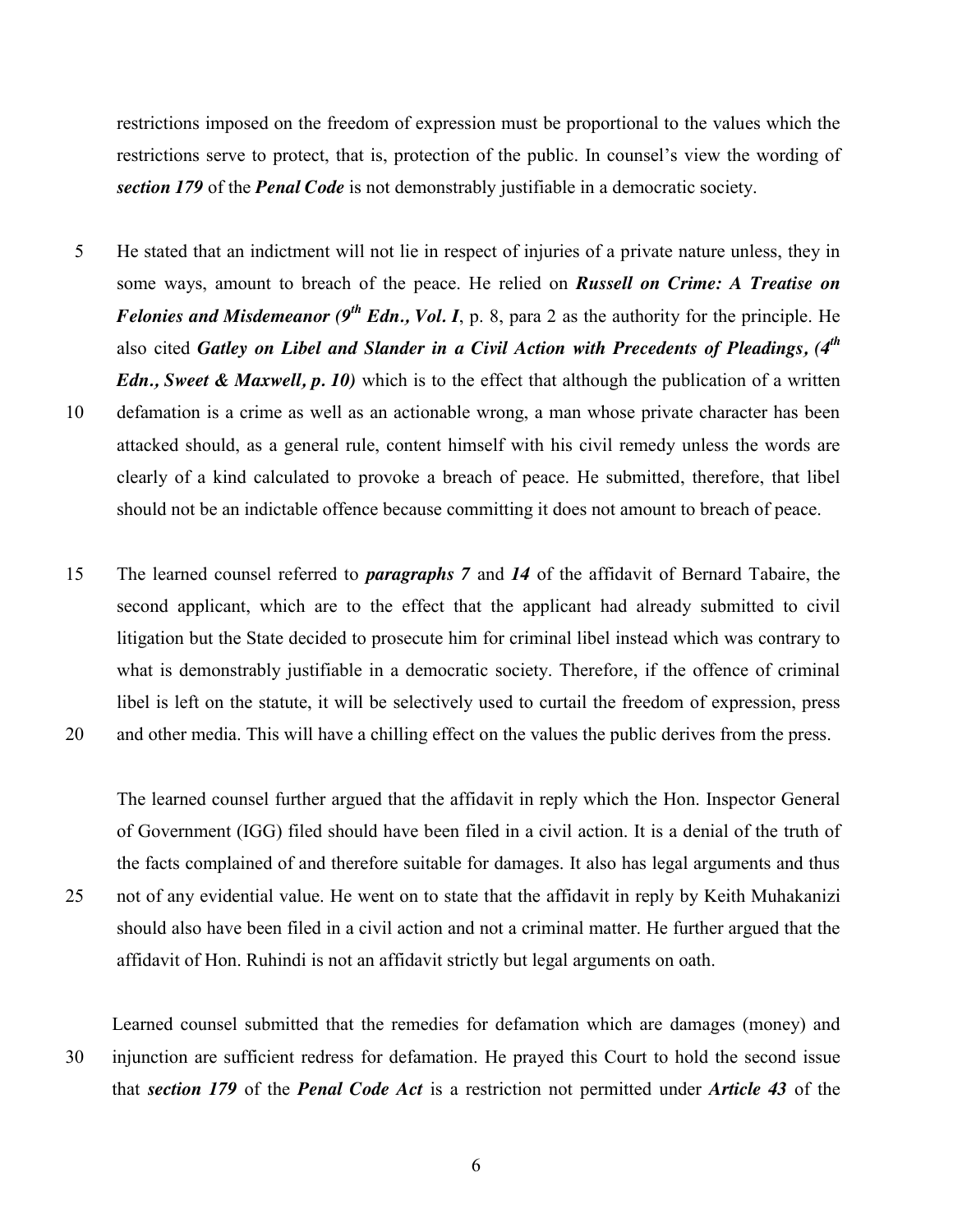Constitution. It is not demonstrably justifiable in a democratic society. Thus, it is unconstitutional under *Article 29(1)(a)* of the Constitution and should be struck out under *Article 2(2)* of the Constitution as being null and void.

- 5 On the third issue, Counsel contended that should *section 179* be struck out, the rest of the sections in *Chapter 17* of the *Penal Code Act*, that is, *sections 180* to *186* will remain redundant. They should also be struck out. Learned counsel for the applicants concluded that the above detailed submissions were good reasons for the application to be allowed.
- 10 In reply, the learned State Attorney, Ms. Mutesi argued all the three issue concurrently. She asserted that freedom of expression is not an absolute right. It is subject to limitation. She contended that *section 179* of the *Penal Code Act* falls under *Article 43(1)(2)(c)* and therefore, not inconsistent with *Article 29(1)(a)* of the Constitution. *Section 179*, of the *Penal Code* aims at restricting freedom of speech which prejudices the right to reputation of others. The right to 15 reputation is protected under *Article 45* of the Constitution.
- Relying on *R. vs. Lucas, [1998] 1 S.C.R. 439*, where the Canadian Court of Appeal held that the protection of an individual's reputation from willful and false attacks recognizes both the intimate dignity of the individual and the integral link between reputation and the fruitful participation of an individual in society, thus preventing damage to reputation as a result of 20 criminal libel is a legitimate goal of criminal law. The court emphasized that it is of fundamental importance in a democratic society to protect the good reputation of the individuals because good reputation is closely related to the innate worthiness and dignity of the individual; and a person's reputation is a tribute that must, just as much as freedom of expression, be protected by a democratic society. The learned state attorney submitted, therefore, that the offence of 25 criminal libel is a necessary protection of the right to reputation because it is of fundamental importance.

The learned state attorney further submitted that the test to be used in deciding to prosecute for criminal libel is whether there is a *prima facie* case in the sense that there was a case to go 30 before a criminal court. She cited the case of *Goldsmith v. Pressdram Ltd and Others [1976] 1 QB 83*. In this case, Wien J held that where libel was so serious that it was proper to invoke the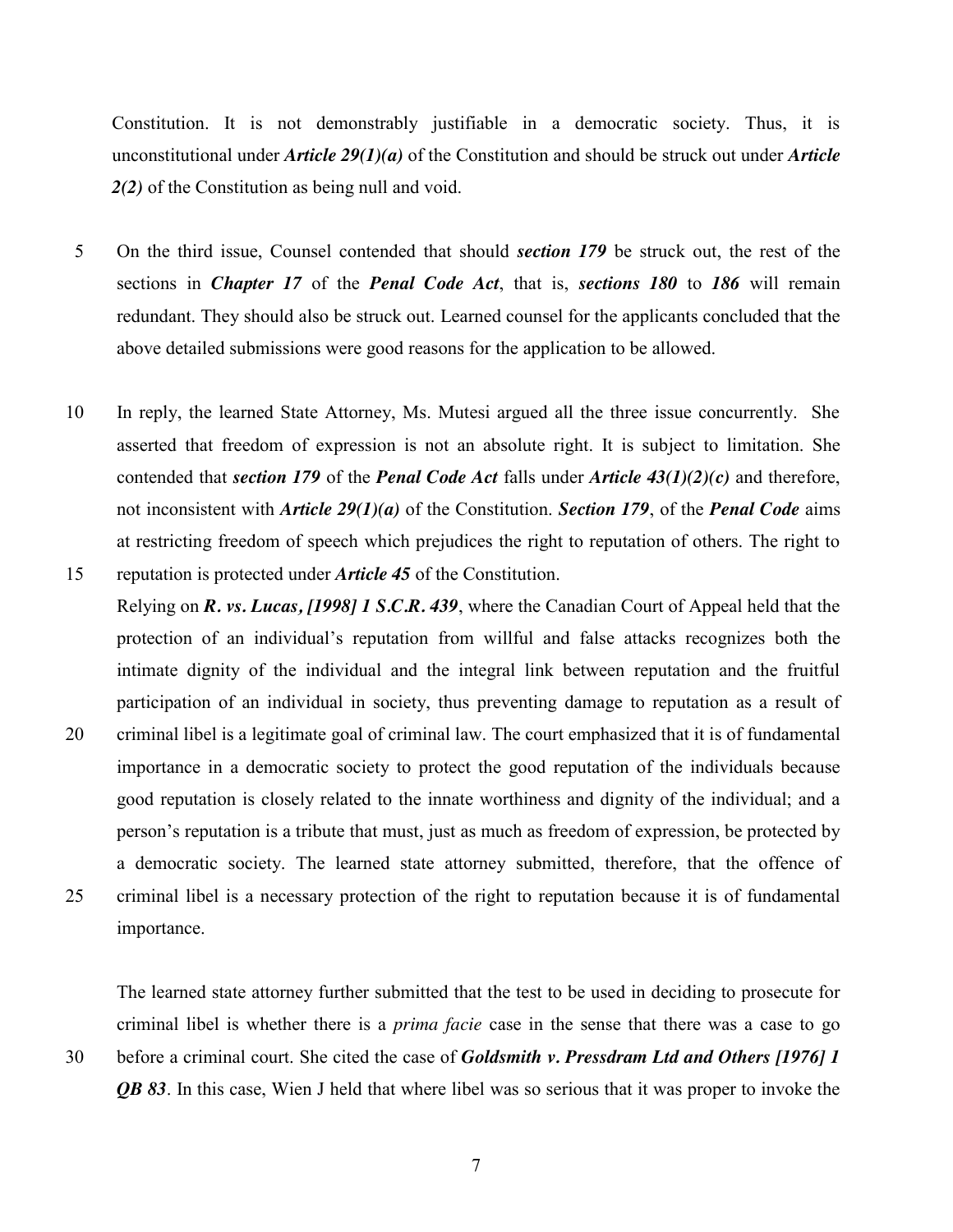criminal law and where the public interest required the institution of criminal proceedings, and where a prima facie case of serious criminal libel is manifest, it would be irrelevant whether a respondent had the means to satisfy an award for damages in civil proceedings. Wien J further held that where the respondent held a position of considerable importance and his integrity had

- 5 been impugned in circumstances against any background of vilification, the public interest required that criminal proceedings be brought against the respondents. The rationale is to avoid lampooning persons holding public offices with impunity. The State attorney submitted that criminal prosecution for libel should not be instituted if the libel complained of is of a trivial character which is unlikely to disturb the peace of the community or seriously affect the
- 10 reputation of the person defamed.

She further argued that libel is a criminal offence in Uganda because it is inadequate, in the law of torts, to redress the injury caused to an individual when a writing which tends to injure his/her reputation exposes the defamed person to public hatred, ridicule and contempt. She relied on

- **Smith & Hogan on Criminal Law**  $(4^{th}$  *edn, Butterworths 1978, at p. 793)*, where the learned authors argued that criminal proceedings should be instituted if it is shown that the publication seriously affected the reputation of the defamed person regardless of whether or not the publication would breach the public peace. She cited paragraph 9-14 of the Hon. IGG's affidavit which were to the effect that the IGG's reputation was seriously ridiculed, injured and made a 20 subject of public hatred. She therefore contended that reputation is a public inherent right which
- should be protected.

The learned state attorney cited *section 180* of the *Penal Code* to the effect that criminal libel involves fraud and malice. Thus, the person's reputation should be protected by penal sanctions 25 from such malicious attacks.

She also recited a number of democratic societies that have criminal libel laws like all the African states, Western Europe, Latin American and Central Asian countries except Cyprus; all these have special protection for public officials against defamation. Thus, Uganda is no 30 exception to be enforcing criminal libel.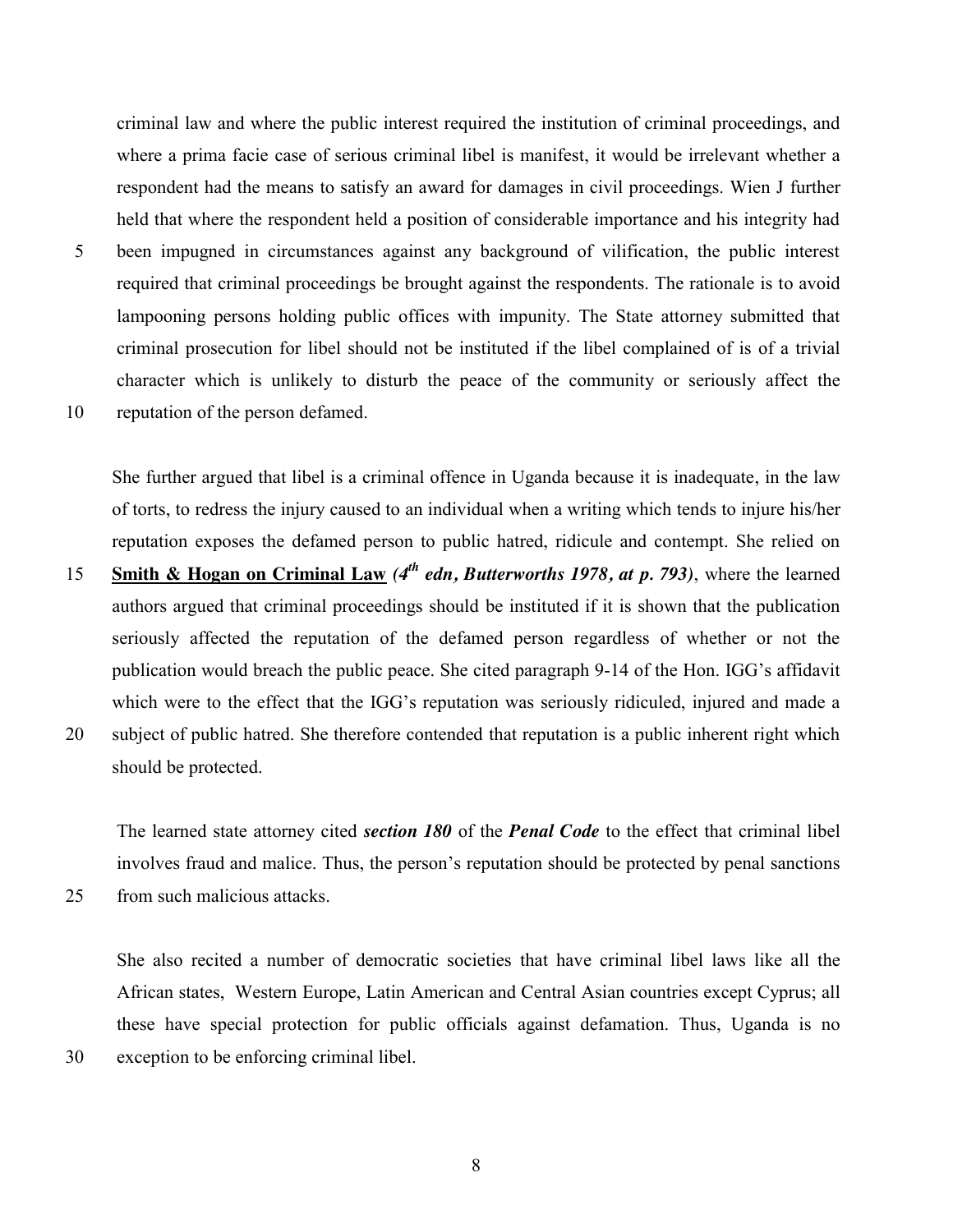The learned state attorney challenged the view advanced by learned counsel for the applicants, that the priority given to the enforcement of criminal libel by the police and the State does not render it unconstitutional and or ineffective. She cited paragraphs 52 to 56 0f the case of *R. vs. Lucas (Supra)* as the authority for this view. The minimal impairment of the offence of criminal 5 libel is that the offender should have knowledge of the falsity of the publication and the intention to defame. This minimally impairs the right to freedom of expression.

She further stated that criminal law and civil law serve different purposes. Criminal law deals with offences against the public whereas civil law deals with redress between individuals. 10 Criminal libel is a criminal offence which requires a high standard which normally impairs the right to freedom of expression. It is very dangerous in a democratic society not to limit the freedom of expression because there may arise circumstances of public interest where unlimited freedom of expression is very dangerous to public peace. She cited paragraphs 88 and 89, 90, 92, and 96 of the case of *R. vs. Lucas (Supra)* as the authority for this legal position.

15

The state attorney submitted that *section 179* of *the Penal Code Act* is a justifiable restriction. He cited page 21 paragraph 2 of the lead Judgment per Mulenga, J.S.C. in *Charles Onyango Obbo & Another vs. Attorney General (supra)*, where the learned justice states that for a limitation to fit within the conditions of Article 43, it must be directed to prevent or remove 20 *'prejudice'* to the public interest, and it must be a measure that is acceptable and demonstrably justifiable in a free and democratic society. The learned state attorney argued that the present case has to be distinguished from the decision of *Charles Onyango Obbo's* case. She also cited the case of *George Worme & Grenada Today Limited vs. The Commissioner of Police, Privy Counsil Appeal NO. 71 of 2002* where the Court of appeal held (paragraph 7) that every person 25 is entitled to fundamental rights and freedoms but subject to respect for the rights and freedoms of others and for the public interest. The present case deals with the rights of individuals. Therefore, the restriction under *section 179* is justifiable under *Article 43* because it safeguards the enjoyment of individual's rights as well as public rights.

30 However, in view of *Charles Onyango Obbo's* case, defamation based on false news has no place in criminal law. The *sections (180-186)* following *section 179* of the *Penal code* are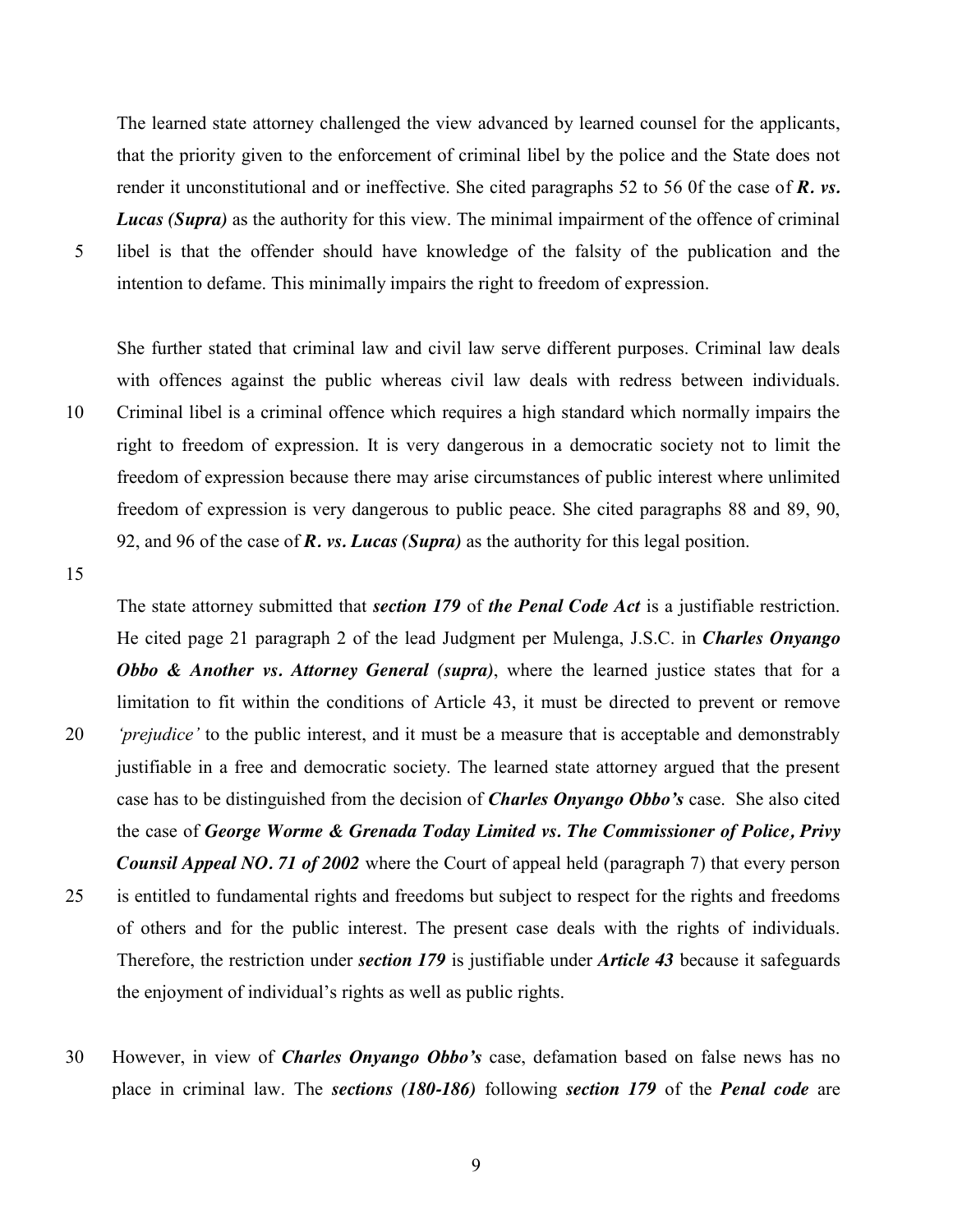defences to criminal libel. They are defences to a tort of defamation, such as fair comment. The reputation of a public officer is for public good and should be open to public criticism than private individuals. The defences are so wide that they allow the press to make value judgements on the right to impart and receive information.

5

The above is the summary of the submissions of both parties.

The applicants have petitioned this Court under *Article 137 (3)(a), (5)* and *(6)* of Constitution to interpret *section 179* of the *Penal Code Act* in light of *Articles 29 (1)(a)* and *43* of the Constitution.

#### 10

*Article 29(1)* reads:

*"29 (1) Every person shall have the right to-*

|  | freedom of speech and expression, which | include freedom of the press and |
|--|-----------------------------------------|----------------------------------|
|  | other media;"                           |                                  |

*Article 43* provides thus:

*"43. (1) In the enjoyment of the rights and freedoms prescribed in this Chapter, no person shall prejudice the fundamental or other human rights and freedoms of*  20 *others or the public interest.*

- *(2) Public interest under this article shall not permit*
	- *(a) political persecution;*

- *(b) detention without trial;*
- *(c) any limitation of the enjoyment of the rights and freedoms prescribed by this Chapter beyond what is acceptable and demonstrably justifiable in a*  30 *free and democratic society, or what is provided in this Constitution."*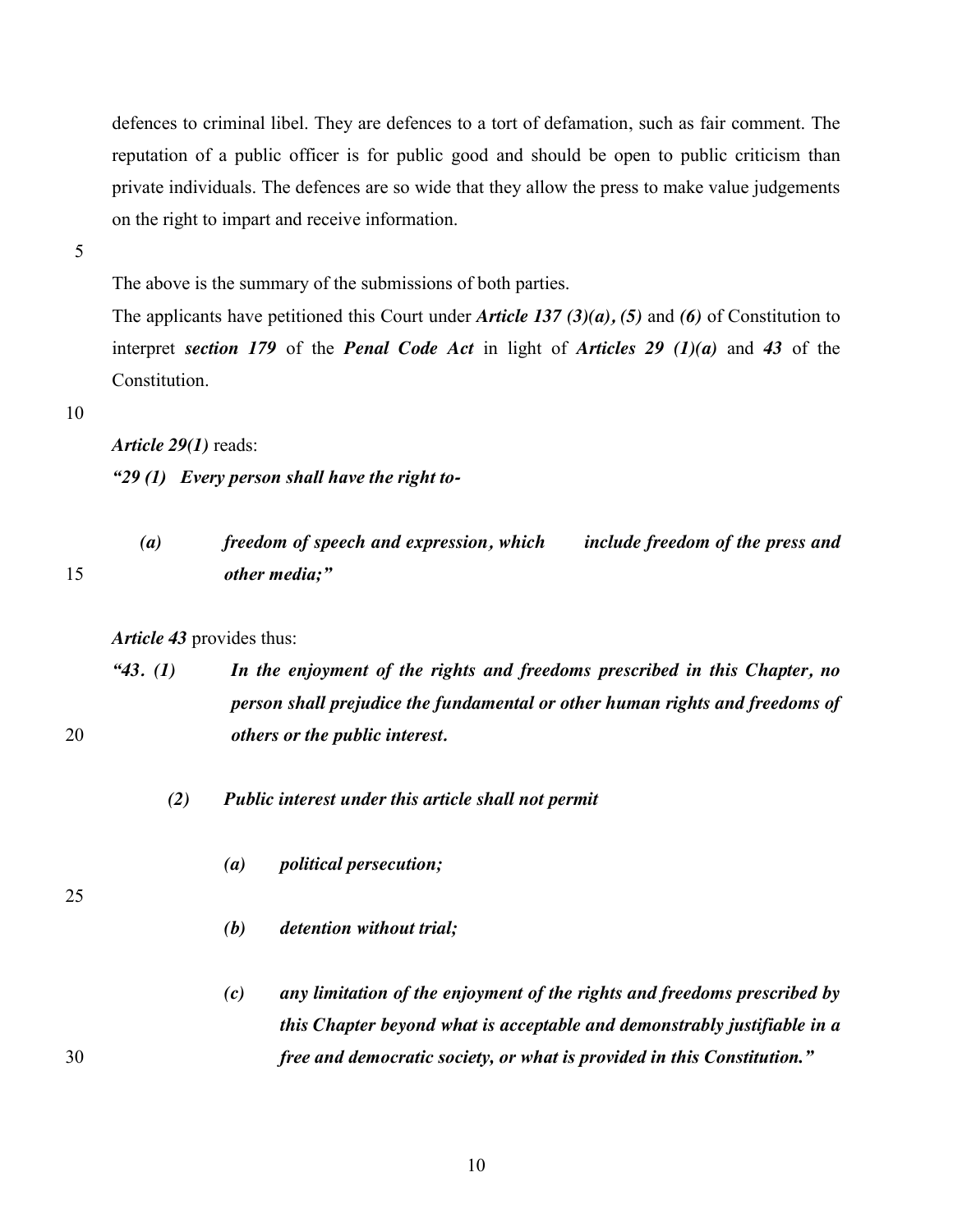However, *section 179* of the *Penal Code Act*, *(Cap. 120)* provides as follows:

*" Any person who, by print, writing, painting, effigy or by any means otherwise than solely by gesture, spoken words or other sound, unlawfully publishes any*  5 *defamatory matter concerning another person, with intent to defame that other person commits a misdemeanor termed libel."*

This section of the *Penal Code* criminalizes libel in Uganda. In their prayer, the applicants have asked this Court to declare that it is inconsistent with *Article 29(1)(a)* of the Constitution.

10

The parameter of this article (the fundamental right to freedom of speech and expression) was outlined by the Supreme Court in *Charles Onyango Obbo & Another Vs. Attorney General, Constitutional Appeal No. 2 0f 2002*. Here the issue on appeal was whether section 50 of the Penal Code Act, which makes publication of false news a criminal offence contravened the said 15 Article 29 of the Constitution.At page 10 of his lead judgment, Mulenga, J.S.C had this to say:

*" …it is evident that the right to freedom of expression extends to holding, receiving and imparting all forms of opinions, ideas and information. It is not confined to categories, such as correct opinions, sound ideas or truthful information. Subject to the limitation*  20 *under Article 43, a person's expression or statement is not precluded from the constitutional protection simply because it is thought by another or others to be false, erroneous, controversial or unpleasant. Everyone is free to express his or her views. Indeed, the protection is most relevant and required where a person's views are opposed or objected to by society or any part thereof, as "false" or "wrong".*

25

It is trite that the right to freedom of expression should be enjoyed within the parameters/restrictions set by *Article 43* of the Constitution. It does not fall within the nonderogable rights enshrined in *Article 44* of the Constitution.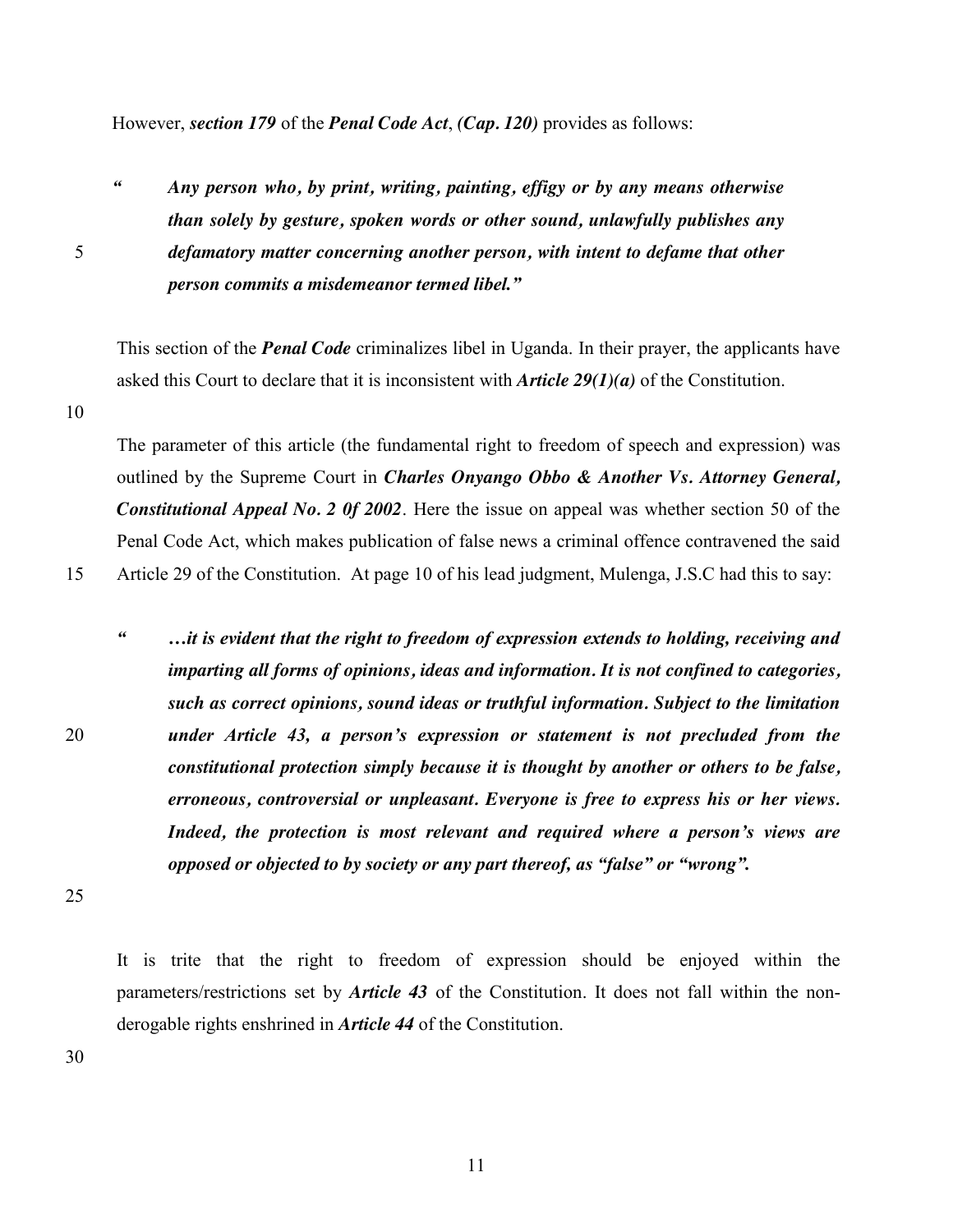In light of *Article 43*, the right to freedom of expression is restricted by public interest. The decision of the Supreme Cout in the case of *Zachary Olum & Another vs. the Attorney General, Constitutional Petition No. 6 0f 1996* gives an insight into the case at hand. In that case, the petitioners brought the petition under *Article 137* of the Constitution seeking 5 declarations, *inter alia,* that *section 15* of the *National Assembly (Powers and Privileges) Act*, *Cap 249*, which prohibits members of Parliament from using evidence of proceedings in the Assembly having first to obtain permission is unconstitutional. The question before court was whether that restriction or the condition rendered the provisions of *section 15* unconstitutional? Manyindo, D.C.J as he then was, held that the import of *Articles 41* and *43* of the Constitution is 10 that fundamental rights and freedoms conferred on individuals in Chapter 4 of the Constitution have to be enjoyed subject to the law of Uganda, in so far as such law imposes reasonable restrictions. The Hon. Justice also held that individual rights are protected but they can never override the public interest, state security and sovereignty. Thus, it is generally accepted that laws may restrict actions which involve the exercise of constitutionally protected rights. The test 15 here is an objective one. The application of the proper test must be considered within the context of the subject matter or circumstances of each case. In this respect, Courts should endeavour to

The issue at hand is whether the restriction imposed by *section 179* is unconstitutional. This 20 section criminalizes the publication of a defamatory matter concerning another. Criminal Law deals with offences against the public. *Section 180(1)* of the *Penal Code Act* defines a defamatory matter as follows:

apply not only the letter of the law but also the spirit.

*"(1) Defamatory matter is matter likely to injure the reputation of any person by*  25 *exposing that person to hatred, contempt or ridicule, or likely to damage any person in his or her profession or trade by an injury to his or her reputation."*

This subsection protects the reputation of persons from defamatory publications. The issue here is whether any public interest is served by protecting a person's reputation. *Black's Law Dicti***onary** *(6th* 30 *Edn. St. Paul Minn West Publishing Co. 1990, at page 1229) defines* public

interest as: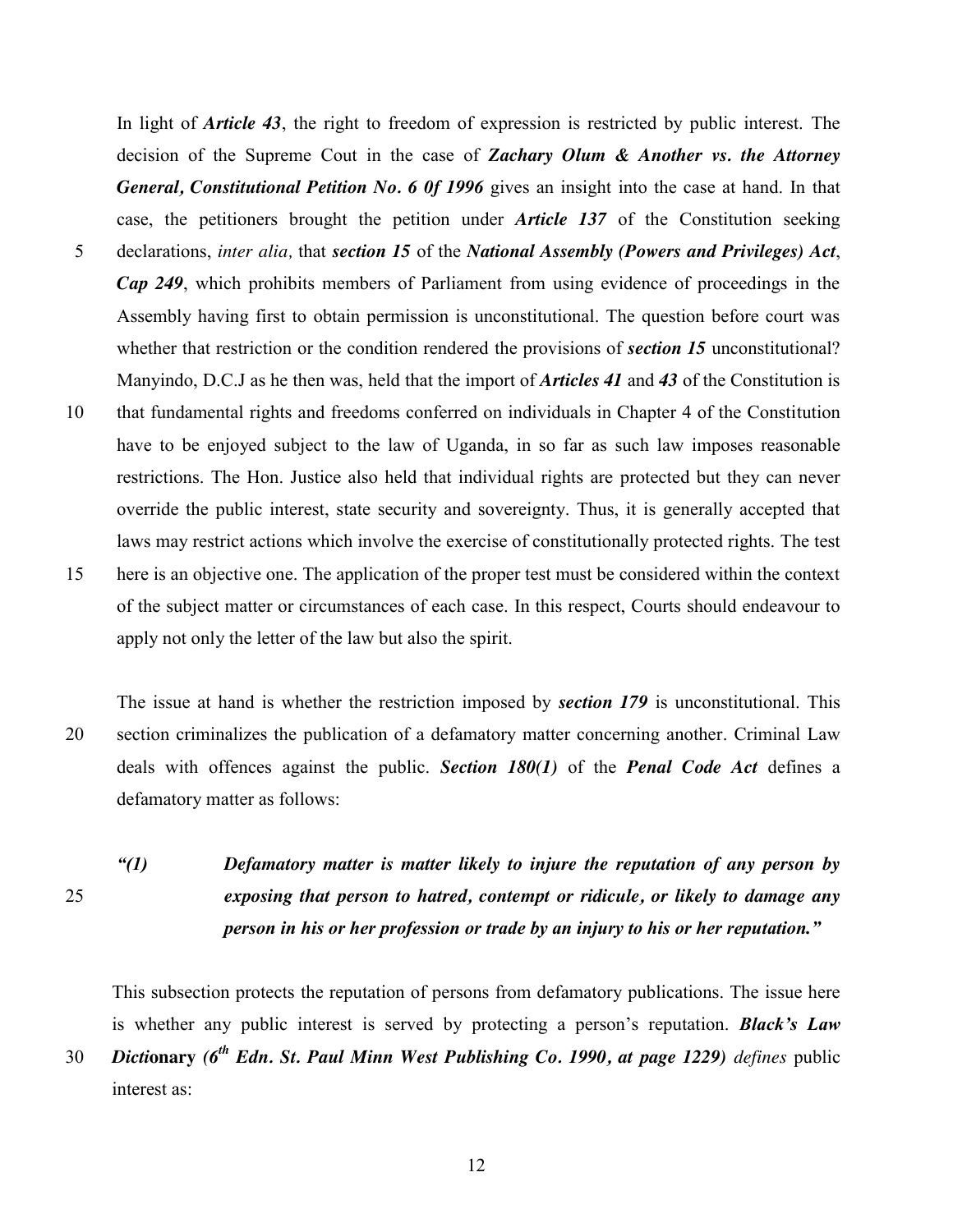*" Something in which the public, the community at large, has some pecuniary interest, or some interest by which their legal rights or liabilities are affected. It does not mean anything so narrow as a mere curiosity, or as the interests of the particular localities,*  5 *which may be affected by matters in question. Interest shared by citizens generally in affairs of local, State or national government."*

Reputation has two rights embedded in it namely, the right of an individual to have his reputation protected by law, and secondly, the public interest embedded in the individual's 10 reputation by virtue of the fact that the individual is a member of the public and renders service to the public. It has been argued by Mr. Nangwala, learned counsel for the applicants, relying on the Judgment Mulenga, J.S.C. in *Charles Onyango Obbo & Another Vs. Attorney General (supra, page 29)* that in a democratic society those who hold public offices in government and who are responsible for public administration must always be open to criticisms.

15

Although the Constitution does not expressly protect the reputation of individuals, it is by necessary implication protected by *Article 45* of the Constitution which provides:

*"45. The rights, duties, declarations and guarantees relating to the*  20 *fundamental and other human rights and freedoms specifically mentioned in this Chapter shall not be regarded as excluding others not specifically mentioned."* 

Thus, the reputation of persons is protected by this *Article (45)* as well as *Article 43* which 25 places public interest as a limitation on the right to freedom of speech and expression which include freedom of press and other media. This restriction of the enjoyment of freedom of expression is within what is acceptable and demonstrably justifiable in a free and democratic society. The decision of the Supreme Court of Zimbabwe in **Mark Gova & Another vs. Minister of Home Affairs and Another,** *[S.C. 36/2000: Civil Appeal No. 156/99]* cited in 30 Onyango Obbo's case (supra) lays down the criteria for justification of law imposing limitation on guaranteed rights as follows: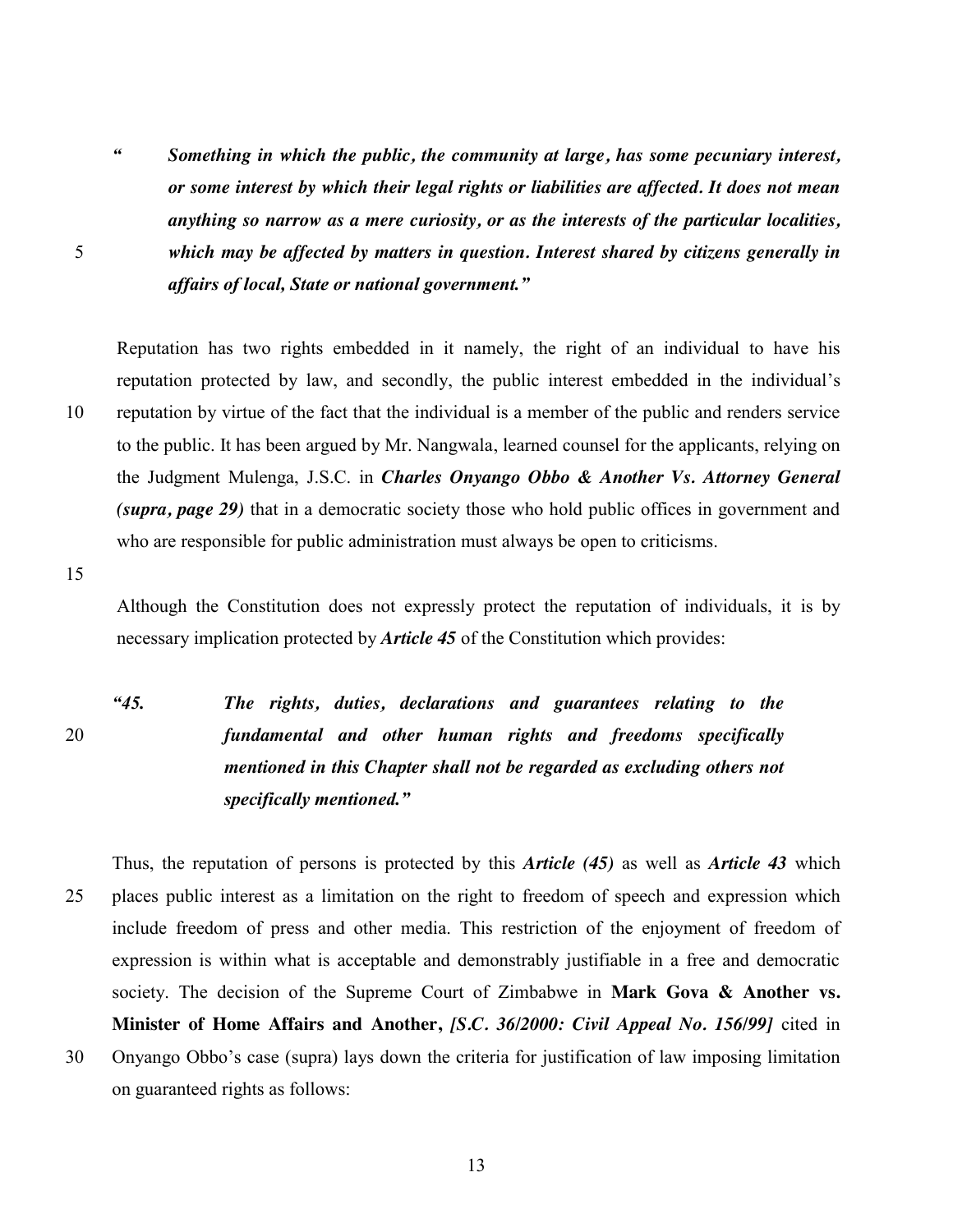- x *The legislative objective which the limitation is designed to promote must be sufficiently important to warrant overriding the fundamental right;*
- 5 x *The measures designed to meet the objectives must be rationally connected to it and not arbitrary, unfair or based on irrational considerations;*
	- x *The means used to impair the right or freedom must be no more than necessary to accomplish the objective.*

10

The impugned *section 179* of the *Penal Code Act* incriminates libel while *sections 183* to *186* lay down the defences to the offence. The phraseology of those sections does not show any kind of arbitrary restriction to the freedom of expression. As we have already stated above, protecting reputation is a matter of public interest as well as protecting the right of the individual 15 concerned. In the case of *Gleaves vs. Deakin & Others [1979] AC 477 at 483*, Lord Diplock had this to say about restricting freedom of expression:

- *" My Lords, under article 10.2 of the European Convention, the exercise of the right of freedom of expression may be subject to restrictions or penalties by a contracting*  20 *State, only to the extent that those restrictions or penalties are necessary in a democratic society for the protection of what (apart from the reputation of individuals and the protection of information received in confidence) may be generally described as a public interest."*
- 25 Another consideration which makes the protection of reputation by way of criminalizing libel is the importance of the reputation of a person to the public. In the case of *R. vs. Lucas, [1998] 1 S.C.R. 439* **(**the Canadian Court of Appeal), relied on by Ms. Mutesi, **Lord Lamer C.J.** observed as follows:
- 30 *" The objectives of the impugned provisions, which is the protection of an individual's reputation from willful and false attacks recognizes both the intimate*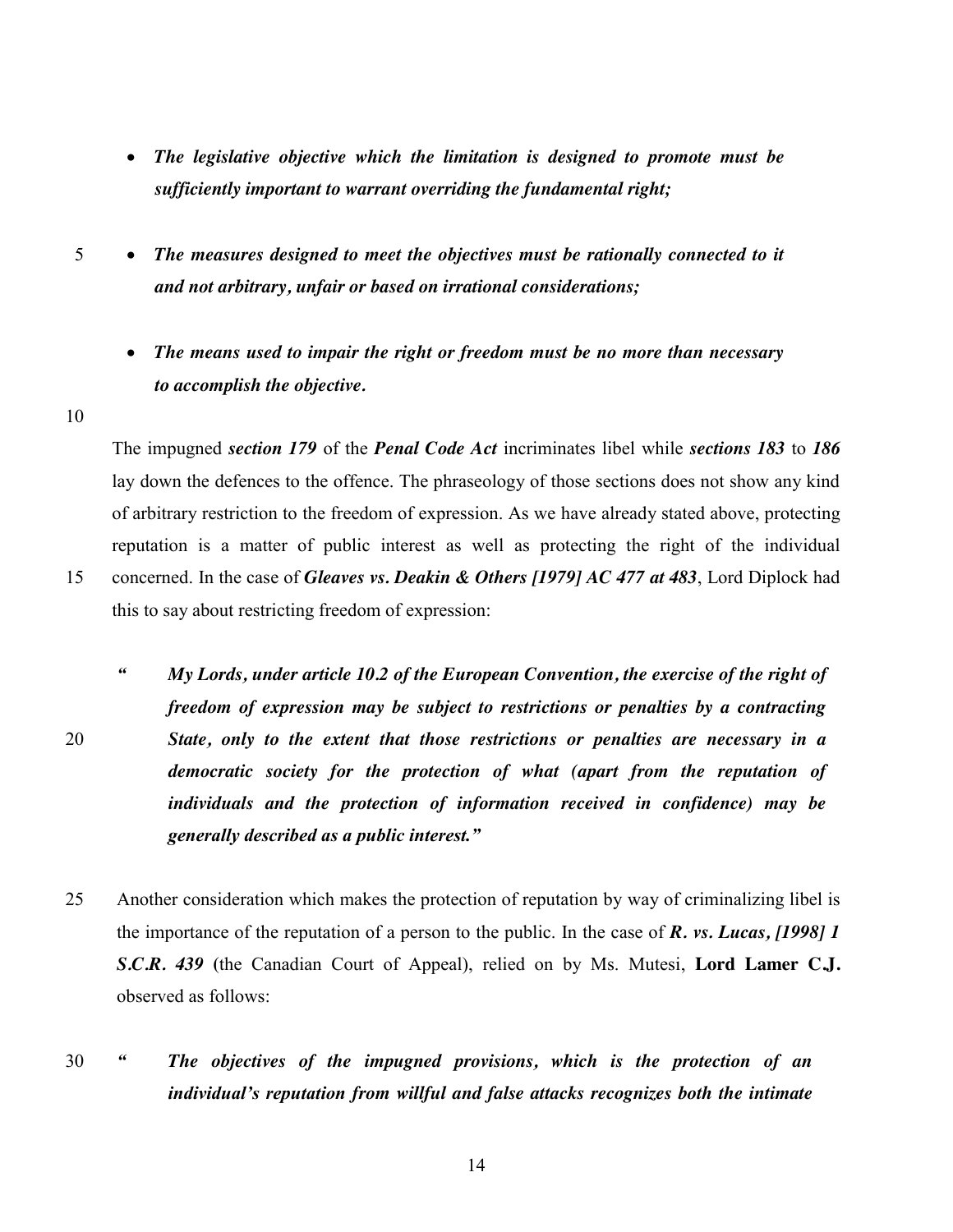*dignity of the individual and the integral link between reputation and the fruitful participation of an individual in Canadian society. As well, the measures adopted are rationally connected to the objective in Question."*

- 5 On his part, Lord Mclachlin stated:
- *" Is the goal of protection of reputation a pressing and substantial objective in our society? I believe it is. The protection of an individual's reputation from willful and false attack recognizes both the innate dignity of the individual and the integral link between reputation and the fruitful participation of an*  10 *individual in Canadian society. Preventing damage to reputation as a result of criminal libel is a legitimate goal of the criminal law.*

Another judicial pronouncement that emphasizes the fundamental importance, in a democratic society, to protect the good reputation of the individual is the Canadian case *Hill v. Church of*  15 *Scientology of Toronto, [1995] 2 S.C.R. 1130*, The unanimous opinion of the court at p. 1175 observes:

- *" Although much has very properly been said and written about the importance of freedom of expression, little has been written of the*  20 *importance of reputation. Yet, to most people, their good reputation is cherished above all. A good reputation is closely related to the innate worthiness and dignity of the individual. It is an attribute that must just as much as freedom of expression, be protected by a democratic society.*
- 25 *Democracy has always recognized and cherished fundamental importance of an individual. That importance must in turn, be based upon the good repute of a person…A democratic society, therefore, has an interest in ensuring that its members can enjoy and protect their good reputation so long as it is merited."*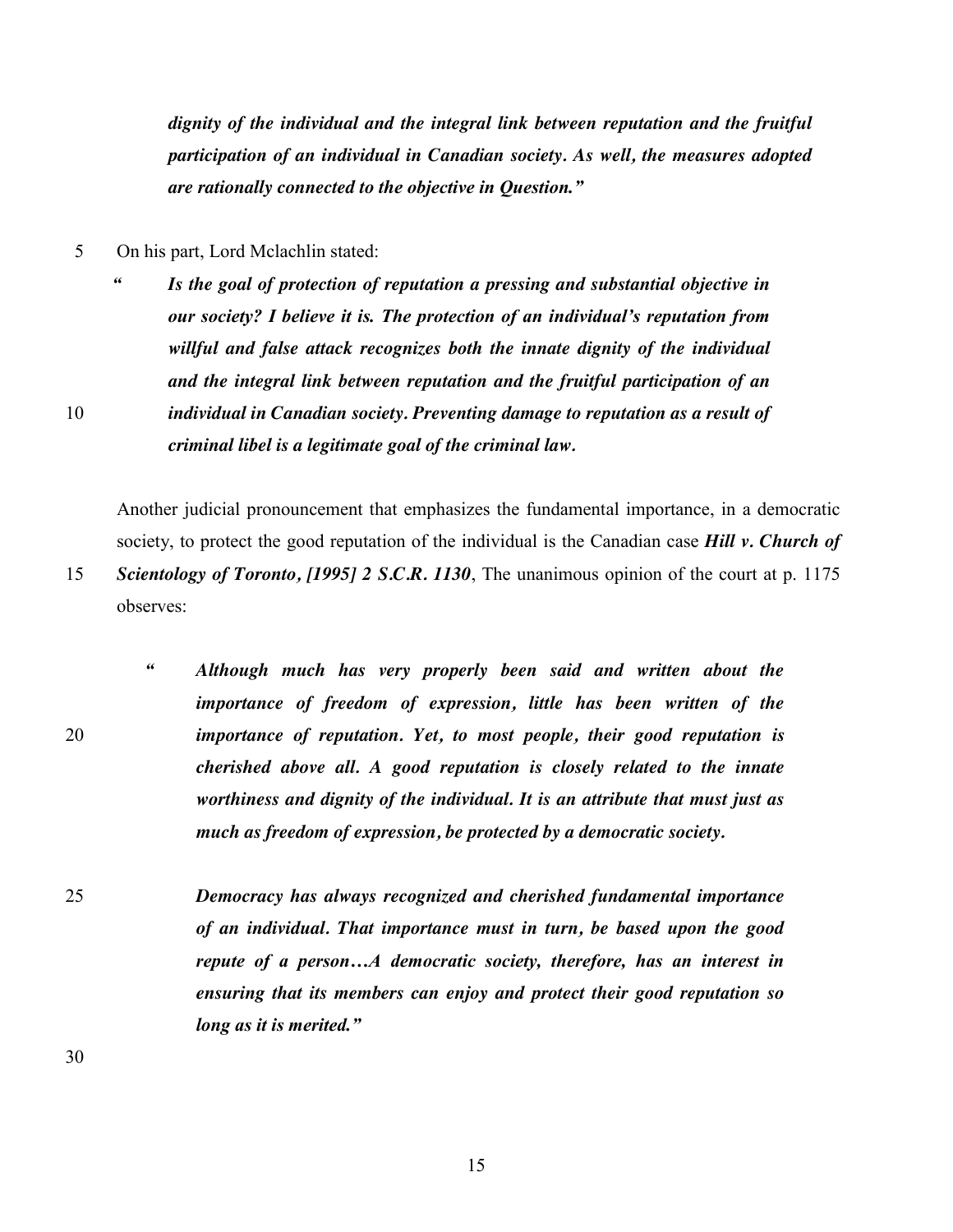Mr. Nangwala for the applicants argued that the protection of reputation can be adequately achieved through the use of civil law where the remedies of damages and injunctions are adequate instead of the use of punitive criminal sanctions which are not minimally impairing. We cannot agree. The continued existence of the parallel but distinct civil and criminal sanctions

- 5 mean that while the victims of such wrongs may well deserve to be compensated, perpetrators who willfully and knowingly publish lies calculated to damage the public reputation of a member of a democratic society ought to be punished. This serves the objectives of criminal law. The general objectives of substantive criminal law in modern legal systems are provided by the *American Law Institute's Model Penal Code*. These purposes are:
- 10
- *(1) To forbid and prevent conduct that unjustifiably and inexcusably inflicts or threatens substantial harm to individuals or public interest;*
- *(2) To subject to public control persons whose conduct indicates that they are disposed to*  15 *commit crimes;*
	- *(3) To safe guard conduct that is without fault from condemnation as criminals;*
	- *(4) To give far warning of the nature of conduct declared to be an offence; and*
- 20
- *(5) To differentiate on reasonable grounds serious and minor offences.*

*Section 179* of the *Penal Code* is, therefore, a safeguard against the infringement of a person's 25 reputation. Criminal libel unlike theft affects the general public. Further, although many criminal offences make victims of individuals, criminal law treats all crimes as offences against the State. On the other hand, civil process envisions the victim herself or himself seeking vindication and compensation by confronting the individual who wronged her or him.

- 30 We would add that the existence of criminal sanctions for acts which are also considered tortuous ensures that those who commit acts society has deemed egregious are properly
	- 16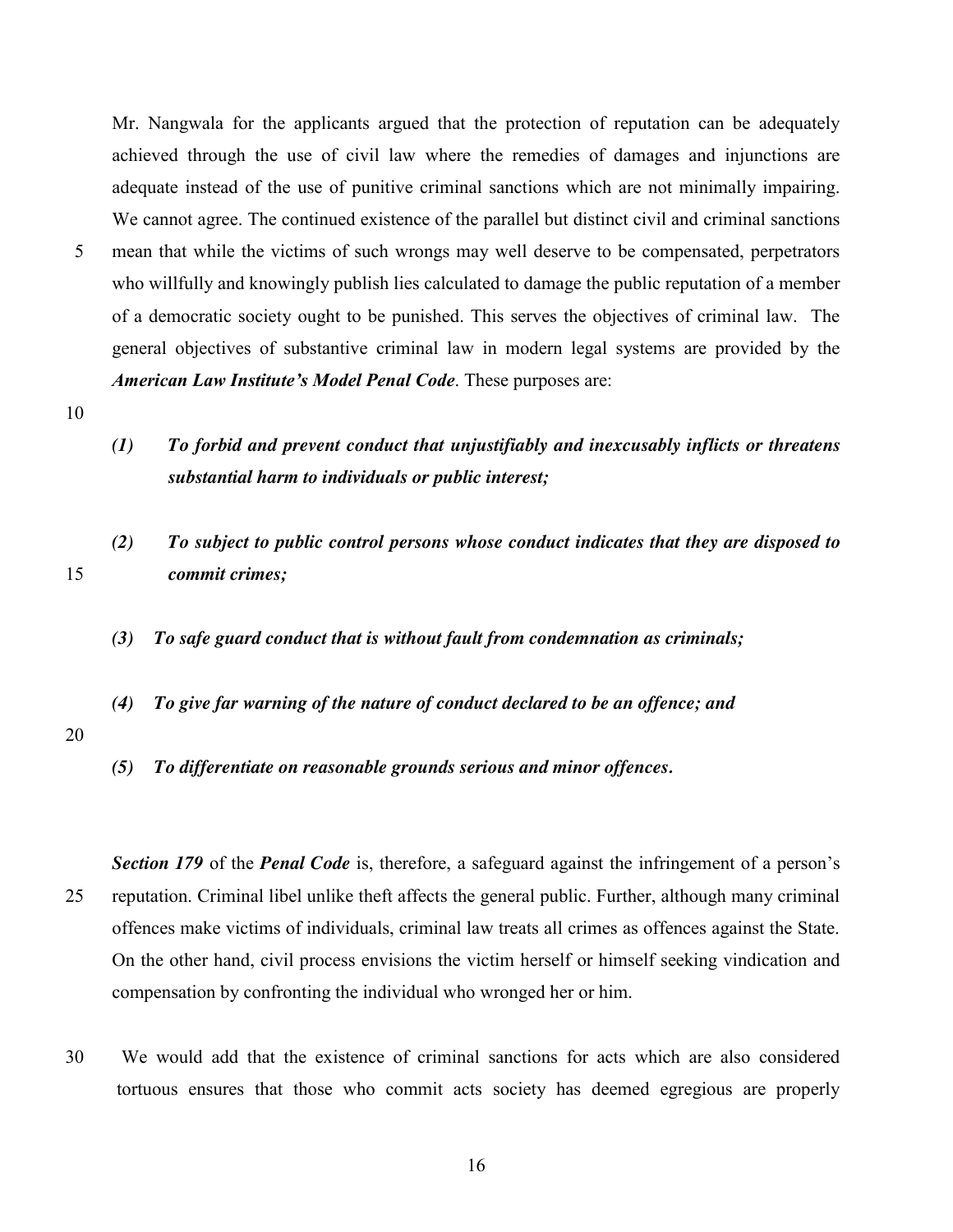punished. Examples of those offences include criminal negligence, acts of assault, sexual assault, fraud, trespass, and indeed murder and manslaughter. The same is true for defamatory libel. We accept the view of Lord Mclachlin in **R. vs. Lucas (supra)** where he stated (at page 27):

5

*" Although it is important to recognize the right of the person defamed to sue for monetary damages it is equally if not more important that society discourage the intentional publication of lies calculated to expose another individual to hatred and contempt. The harm addressed by s. 300 is so grave and serious that the imposition of a*  10 *criminal sanction is not excessive but rather an appropriate response. Defamatory libel can cause long-lasting or permanent injuries to the victim. The victim may be forever demeaned and diminished in the eyes of her community. The conduct which injures reputation by criminal libel is just as blameworthy as other conduct readily accepted as criminal, such as a deliberate assault or causing damage to property. Moreover, the*  15 *offence requires an intent to defame and knowledge of the falsity of the publication. This state of mind is just as culpable and morally blameworthy as that of the perpetrator of many other offences. The harm that acts of criminal libel can cause is so grievous and the object of the section to protect the reputation of individuals is so meritorious that the criminal offence is of such importance that the offence should be*  20 *maintained."* 

The value of restriction of freedom of expression was highlighted in the case of *Rafael Marques de Morais vs. Angola, Communication No. 1128/2002 U.N. Doc. CC.PP/C88/2002 (2005)* cited by Mr. Nangwala which is to the effect that the scope of restrictions imposed on freedom of 25 expression must be proportional to the values which the restrictions serve to protect, that is, protection of the public. We are of the view that it is in the interest of the public that the reputation of individual members of the public be protected.

Similarly, it is noteworthy that a number of international conventions to which Uganda is a party 30 contain explicit limitations of freedom of expression in order to protect the reputation of individuals. For example, *Article 17 of International Covenant on Civil and Political Rights*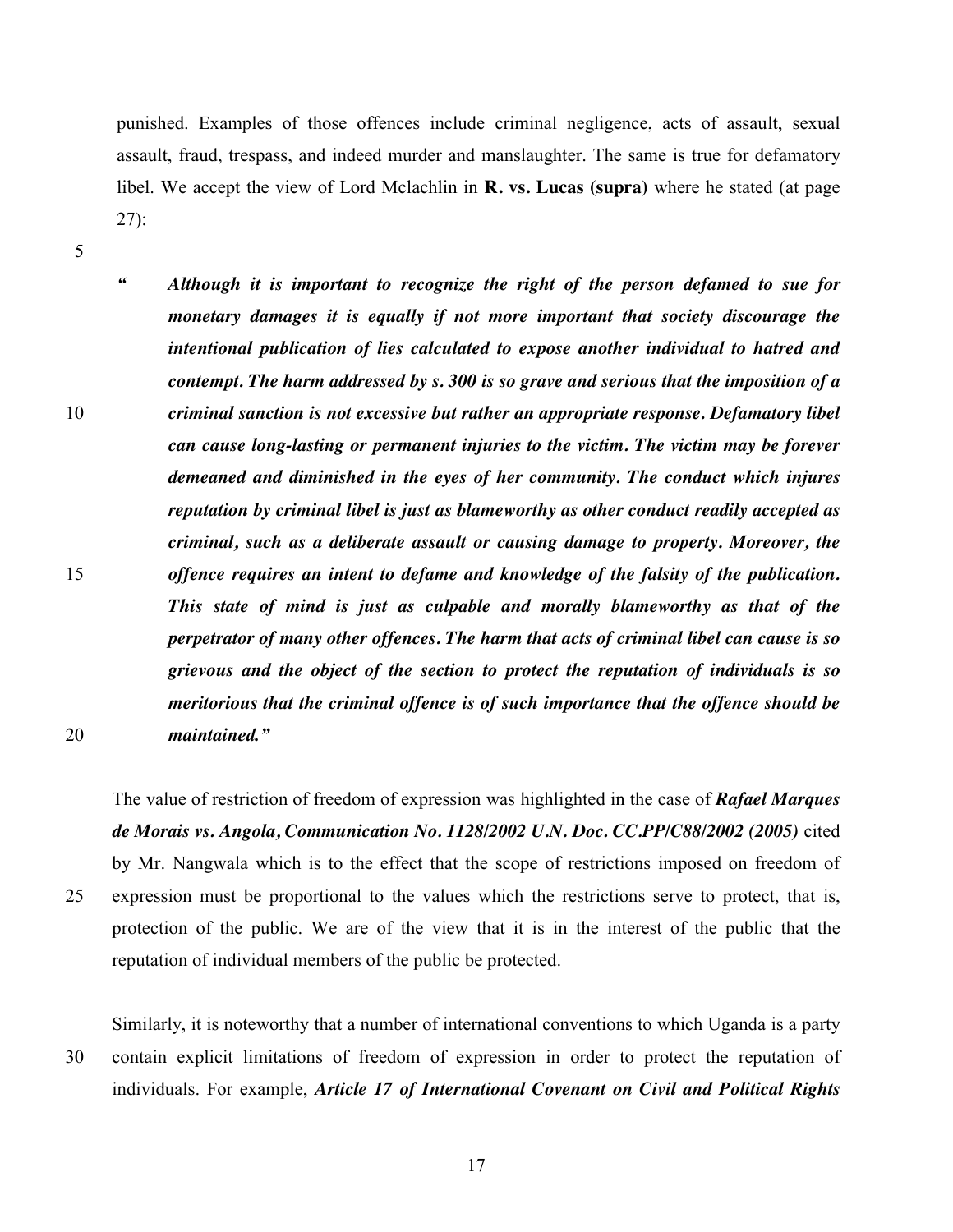**(1966**) provides that everyone has a right to the protection of law against attacks on his or her honour and reputation. Likewise, *Article 12 of the Universal Declaration of Human Rights (1948) provides that "No person shall be subjected to arbitrary interference with his privacy, family, home or correspondence, nor attacks upon his honour and reputation. Everyone has a* 

5 *right to the protection of the law against such interference or attacks."* We thus need hardly emphasize the fact that the reputation of an individual is of such great importance that it even attracts international recognition and protection.

It becomes clear that although freedom of expression is for enhancing public knowledge and 10 development, statements which defame members of the public do not enhance public knowledge and development. On the contrary, they stifle and retard it. This was the unanimous view of the Canadian Court in *Hill v. Church of Scientology of Toronto (Supra),* cited in Lucas (supra):-

*" …defamatory statements are very tenuously related to the core values which*  15 *underlie s. 2 (b). They are inimical to search for truth. False and injurious statements cannot enhance self-development. Nor can it ever be said that they lead to healthy participation in the affairs of the community. Indeed, they are detrimental to the advancement of these values and harmful to the interests of a free and democratic society."*

20

Most certainly therefore defamatory libel is far from the core values of freedom of expression, press and other media. It would trivialize and demean the magnificence of the rights guaranteed by the Constitution if individual members of the public are exposed to hatred, ridicule and contempt without any protection. In fact, the press would be doing a disservice to the public by 25 publishing defamatory libels.

The applicants in this case cannot say that they are being tried under an unconstitutional law. The applicants' complaint and defence should not, therefore, be that *section 179* of the *Penal Code*  Act is bad law. The freedom of expression in Uganda should be enjoyed within the restrictions

30 imposed by *section 179* of *Penal Code Act*. Holding that *section 179* is unconstitutional would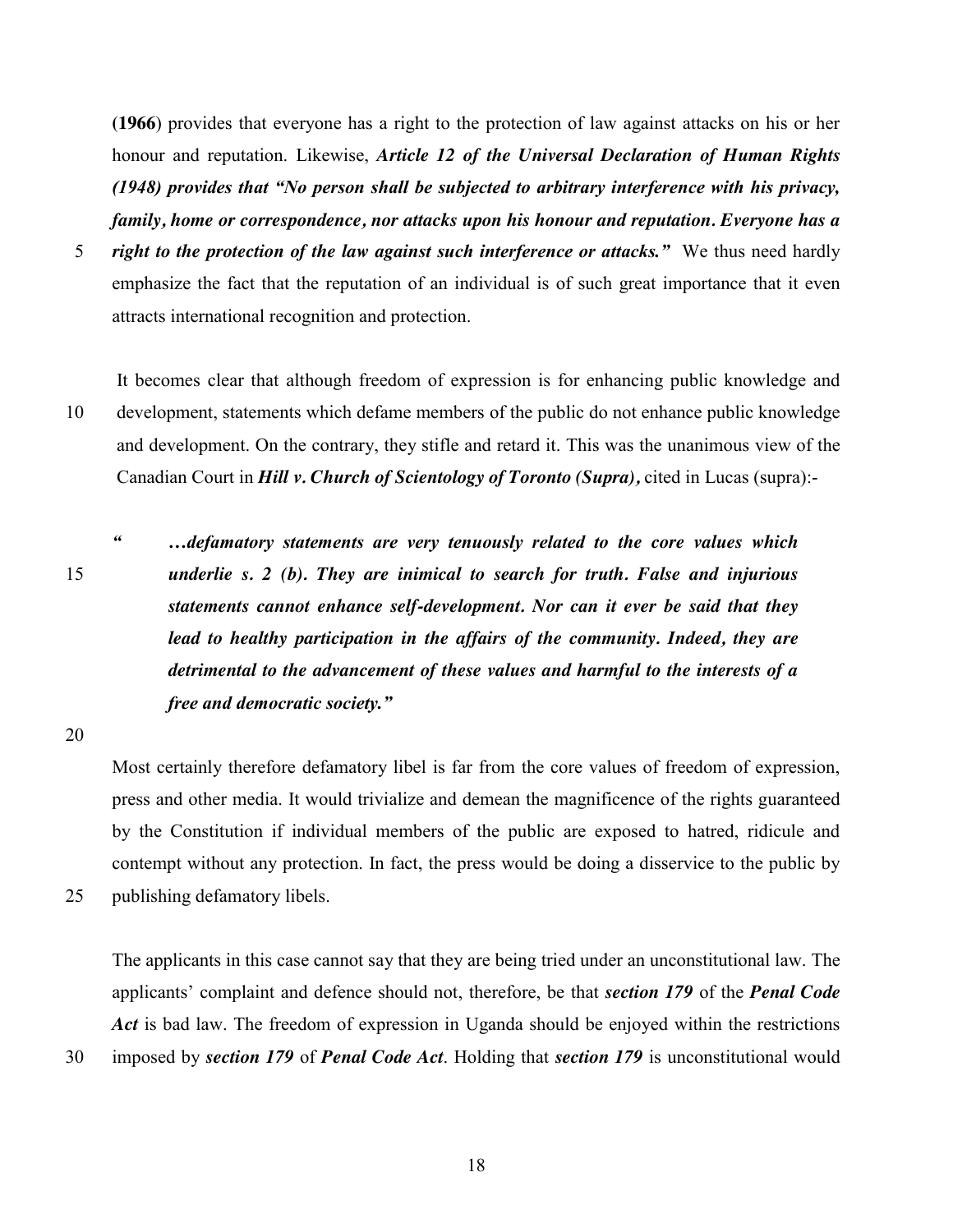mean that the right of freedom of expression is unlimited and thus this would contravene *Article 43* of the Constitution. It serves the purpose achieved by the Canadian Criminal Code

In summary, *Section 179* of the *Penal Cope Act (Cap 120*) is not inconsistent with *Article*  5 *29(1)(a)* of the Constitution. *Sections 180* to *186* of the *Penal Code Act* are, therefore, not redundant. *Sections 179* of the *Penal Code Act* is a restriction permitted under *Article 43* of the Constitution as being demonstrably justifiable in a free and democratic society.

We would therefore dismiss this application and order that each party bears its own costs.

10

The trial court is hereby directed to continue with the trial.

Dated at Kampala this  $...04^{\text{th}}...$  day of  $...$  June .......... 2009.

15

…..……………………………………….

#### HON. A.E.N. MPAGI-BAHIGEINE

### *JUSTICE OF APPEAL*

20

HON. S.G. ENGWAU *JUSTICE OF APPEAL*

25

# HON. C.K. BYAMUGISHA *JUSTICE OF APPEAL*

…………………………………….